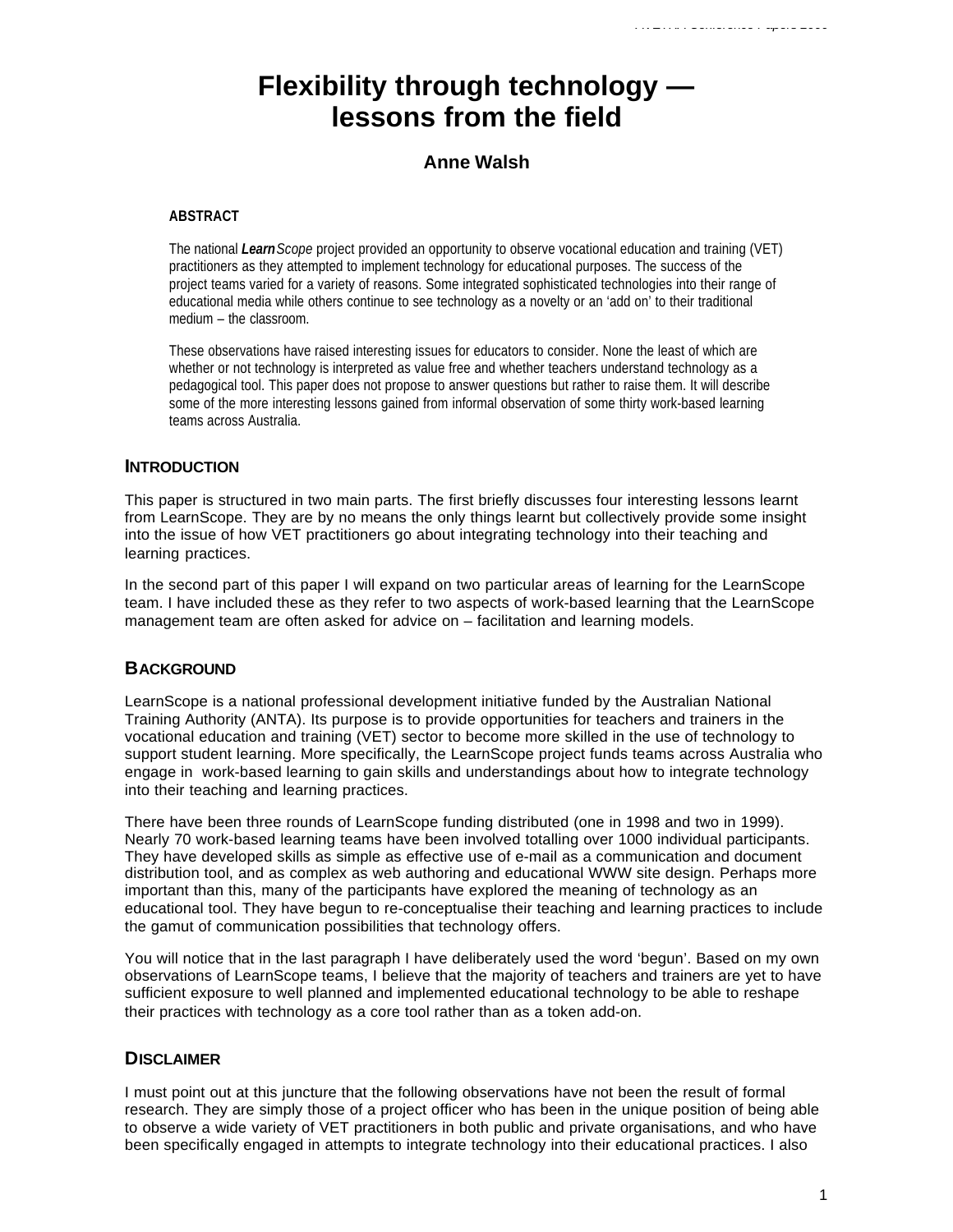feel obliged to point out that this paper does not necessarily reflect the views of the LearnScope Project Management Team, ANTA or the NSW Dept of Education and Training.

# **LESSON 1 – CAPABILITIES AUDITS**

One of the first things learned through observations of LearnScope teams was that starting out with some sort of capabilities audit is essential. Although teachers and trainers recognise that they need new skills in order to effectively incorporate technology into their delivery, they often don't realise the full range of skills and understandings required. Further, they often over or under estimate the gap between their current capabilities and those required.

Teaching and learning, where technology rather than the teacher is the primary media, is quite different than anything we have done in classrooms in the past. The moderate scenario is where technology is incorporated into the standard classroom to augment and enhance the teaching and learning process. In the extreme case the technology medium completely replaces the four-walled environment - the physical location of student and teacher becomes irrelevant and their interaction entirely virtual.

At any point on the continuum between these extremes the common feature is the shift of the teacher from being the primary medium towards being a facilitator through a new medium – computer, WWW or other. This shift not only requires both student and teacher to acquire technical skills in the use of the new technology, but also requires the development of a new relationship between teachers and students. A relationship that sees the teacher still taking a pivotal role but quite dissimilar to that of the past.

Hence, when it comes to taking on new technologies, teachers and trainers benefit from using a capabilities audit in two ways. In the first instance the audit process introduces them to the range of capabilities, not just technical skills, that they need in order to effectively support their students' learning. Secondly, the audit process helps accurately identify the gap between current capability and required capability. Knowing the gap is important as it represents the learning that needs to take place before technology can be effectively used.

Through LearnScope we learnt that in most instances teachers and trainers focused their attention on the technical skills required to use technology and had more difficulty understanding the capabilities they would need to develop. That is, they generally had difficulty recognising the effect the use of technology would have on the teaching and learning process and how they would have to change their practices and their relationship with students. A contributing factor to this is the lack of a comprehensive, capabilities auditing tool that considers both technical and pedagogical skills.

## **LESSON 2 – PLANNING**

The second lesson from LearnScope relates to planning. Interestingly, although teachers and trainers advocate good planning of their students' learning, they do not always plan their own learning as thoroughly. LearnScope teams demonstrated that where pre-planning was rigorous, the achievement of outcomes was almost guaranteed; skills were developed and technology successfully piloted. On the other hand, where planning was not given a high priority, teams more easily lost focus and became distracted, progress proved more difficult and project outcomes often had to be renegotiated.

Why is this of interest? Because it means that we cannot assume that teachers will automatically know *how* to learn about the use of technology as an educational medium and/or tool.

In fact, we may be oversimplifying the process required. To date we approached the inclusion of technology as a simple matter of 'develop the skills and understandings and then get on with it'. However, after observing the LearnScope teams I suggest that it is far more complex than that. True, teachers and trainers need to develop technical skills and other capabilities. Also true that at a superficial level this can be done through the project based approach currently applied. However, for staff to sufficiently change their teaching and learning practices such that technology becomes embedded rather than added on requires re-conceptualising the role of the teacher and the role of the technology medium. This cannot be done in a short space of time nor can it be done by simply learning skills.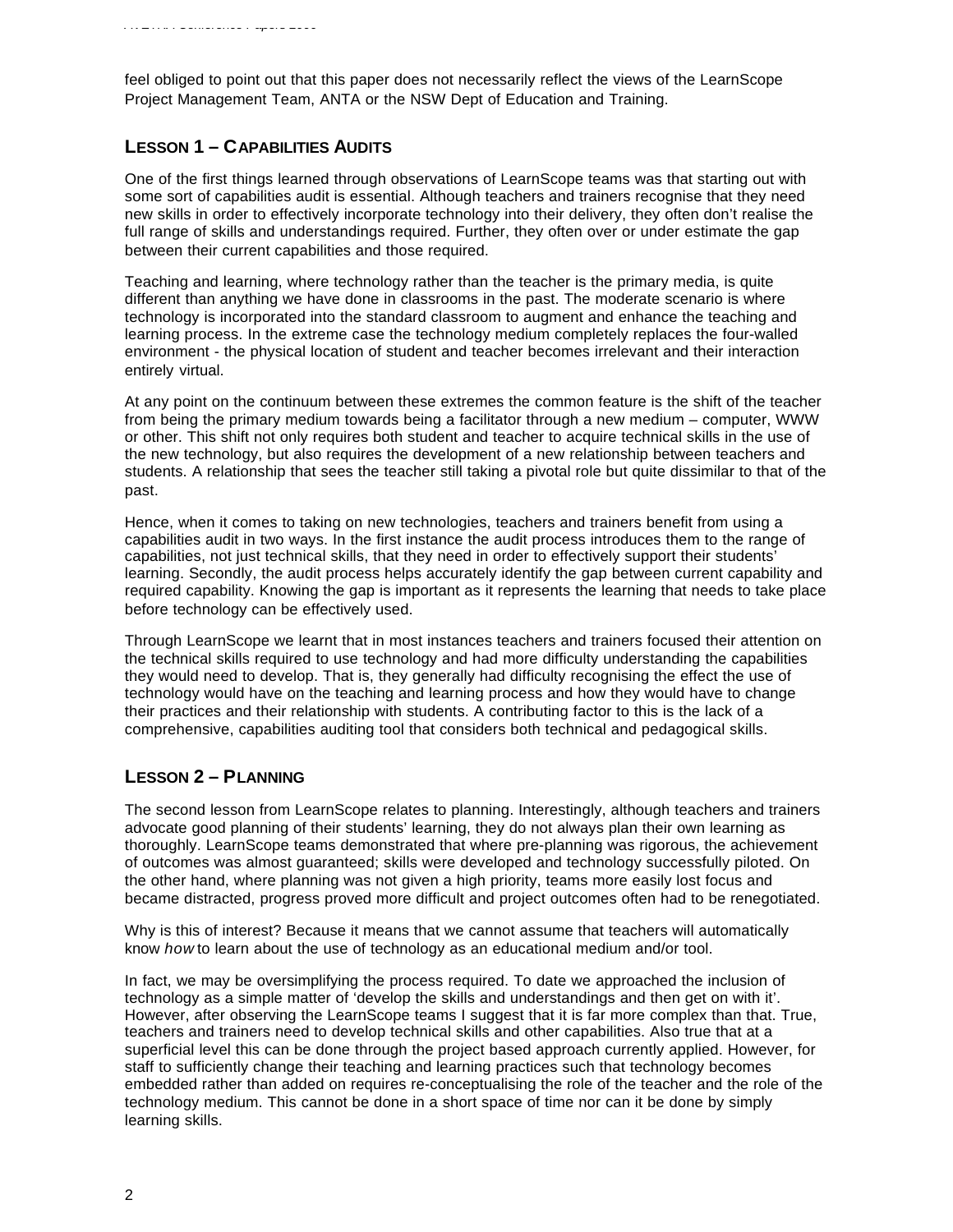This is not to say that we should not continue to use the LearnScope project-style, work-based learning approach. Rather, I suggest that we should recognise the limitations of work-based learning by virtue of the approach itself and because peoples' understanding of it also limits the outcomes possible. I will have more to say on this in Lesson 4. For the moment lets return to the question of planning work-based learning.

What I am about to say will come as no surprise. We found that the essential elements to planning a LearnScope style project were the establishment of clearly articulated learning outcomes, reasonable time lines that take into account the periodical interruptions to the academic calendar (e.g. assessment, marking and vacation periods), agreed interim goals and a monitoring strategy, regular interaction with the learning facilitator, and a risk identification and management plan. Where these elements were included in the overall plan the LearnScope teams were considerably more likely to achieve what they set out to do.

# **LESSON 3 – SKILLS FIRST**

Lesson 3 goes some way towards helping resolve the dilemma uncovered by Lesson 2. The third lesson learnt from LearnScope was that in most cases, teachers and trainers need to move through a stage of skills development before they are able to consider the pedagogical implications of technology.

The facilitators of some LearnScope teams attempted to grapple with questions of pedagogy very early in their projects and found it particularly difficult. Generally teachers and trainers were preoccupied with their lack of familiarity with technology and were concerned initially with developing at least rudimentary skills in its use. As a result, team members were not able to consider issues of 'application' until they had undergone sufficient skill development for them to feel comfortable with the technology in question. Only after this were they able to recognise that the inclusion of technology is not just an issue of skills, it is an issue of changed roles and relationships.

In short, the lesson learnt was that VET practitioners need to learn enough about the technical aspects of technology to realise what they don't need to know. Then they can refocus on the more difficult issues associated with the use of technology as an educational medium.

## **LESSON 4 – TIME AND PRESSURE**

This last lesson from LearnScope also contributes to the resolution of the dilemma described in Lesson 2. Lesson 4 has two parts, namely (a) that there will be considerable time between the piloting of technology as an educational medium and its integration into practice, and (b) this second stage (i.e. integration) may not occur unless there is continued pressure on staff to do so.

One of the aims of LearnScope is that teachers and trainers will reach the point of considering the use of technology as a normal part of their practice rather than as an add-on. The reality though is that LearnScope can only directly support the process of developing some skills and understandings and then the application of these in a pilot or trial. The process of re-conceptualising their teaching and learning practices with technology as a fundamental component takes time and occurs to some extent during the pilot stage, but to a greater extent, afterwards.

Therefore, the critical stage in terms of technology becoming integrated, comes *after* such interventions as LearnScope. When the funded project is over the training organisation needs to accept continuing responsibility for maintaining subtle or overt pressure on the participants, and needs to continue to provide appropriate levels of resources (specifically time). Without both pressure and resources, LearnScope participants are likely to see the end of the funded project as the end of their required effort. The potential result is at best, a superficial use of technology and at worst, a lack of further progress and a return to original, technology free practices.

# **Part 2**

## **LEARNING MODELS**

An often asked question of the LearnScope management team is about how to *do* work-based learning (WBL). Even if we agreed on a definition or description of WBL the reality is that everybody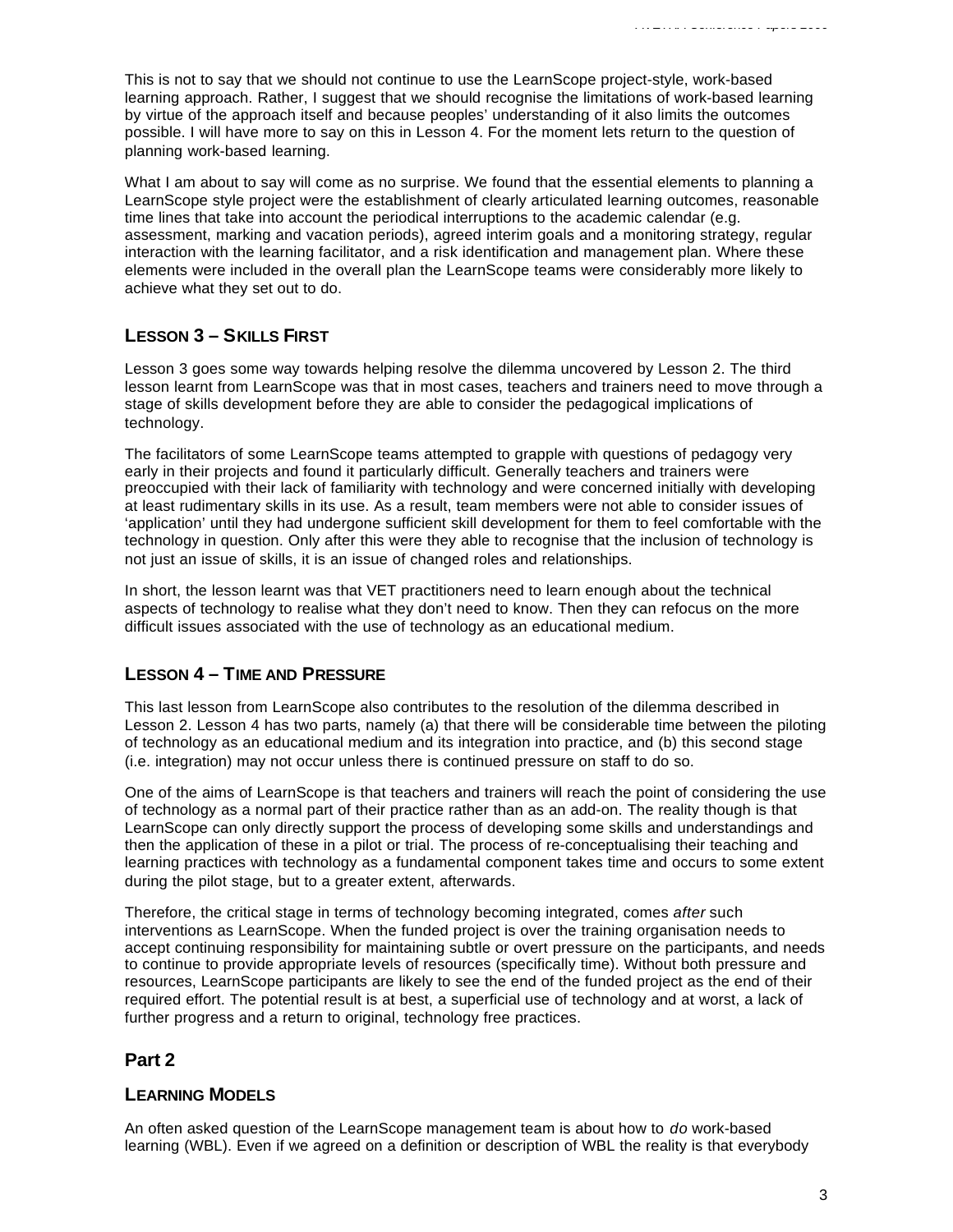does it in a different way. Not only that, they will vary the way they learn according to the type of content, the context of the learning and the degree of motivation they feel for the process or the outcome. The LearnScope teams demonstrated this over and over again. Not only did teams go about their collective learning in different ways, individuals within each team used different strategies.

In the next four subsections I will describe, in the form of models, four of the ways we observed LearnScope teams learning.

#### **Zero Option model**

This model particularly applied where the learning outcomes for the LearnScope team members focused on developing skills in the use of technology (vs application of technology). In this model the learning facilitator designs activities and team communication strategies that rely on using technology. No alternatives are provided so the individual team members are forced to engage in the technology simply to find out what is going on.

Of course, the facilitator and project manager build in support so that the team members with little skill are provided all the help they need to learn how to use the technology. The point is though, that there is no option but to use it if the team member wants to be a part of the project.

The situations where this model is particularly useful are where there are team members who are somewhat reluctant to use technology themselves although they are designing technology based learning activities for their students. It is a model that recognises that a base level of competence by the teacher is essential if they are to fully understand the implications of using technology as an educational tool

#### **Tippy Toe model**

Imagine the professional development project to be like a swimming pool. Some teams chose to tippy toe in from the shallow end. In other words, they chose to begin with small tasks and build up to more difficult learning activities. Typically, these teams begin by learning about the 'technical' aspects of technology – from how to use email, organise files, create links in word documents through to more complex skills like using HTML and hypertext, working with graphics and creating web pages.

In a short period of time many of the members of tippy toe teams realise that they personally don't need to have the technical skills. They come to a point where they know enough to know that they don't need to know more in order to be able to design technology based learning. It's at this point that the facilitator changes the focus of the learning activities from understanding the technology to interpreting the technology as an educational tool. In this second phase the team reviews, evaluates and critiques how they and others have used technology. They discuss design and pedagogy, and begin to reconceptualise their classroom practices to take into account the virtual medium. The learning for tippy toe teams is evolutionary – it is prestructured and reasonably non-threatening.

This model works particularly well with groups who have a common need for learning but may not have an immediate application in mind. Often the team includes inexperienced persons who benefit greatly from the gradual approach. More experienced team members often take on extra tasks to satisfy their learning needs while mentoring their less experienced colleagues.

#### **Deep End model**

Unlike the previous model, 'deep end' teams jump into a complex task right from the word go. These teams typically have been charged with collective responsibility for having a particular course or subject on-line within a given time frame. Their project starts with activities directly associated with this task.

Deep end teams learn as the demands of the project require. Obstacles along the way give rise to learning activities. Hence the learning is revolutionary rather than evolutionary. It is high risk for the team members as there is much less pre-structuring. Not all team members need to acquire the same skills set nor do they all need the same level of proficiency hence each may undertake a totally different learning path.

The deep end model is very often the preferred choice of task oriented teams. It's a model that works best with pre-existing teams who have worked together before, are comfortable with the dynamics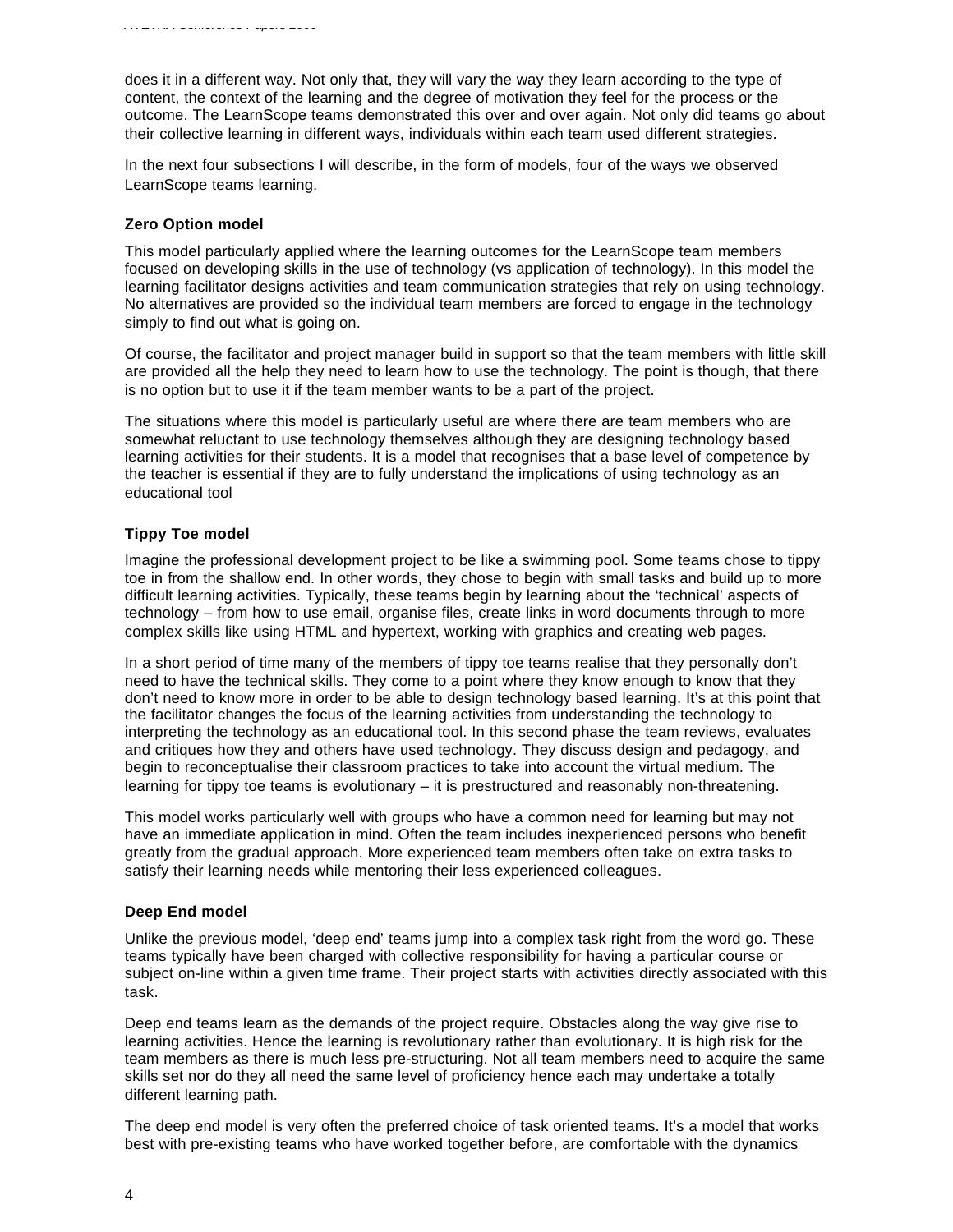between team members and who have some previous experience with technology. There needs to be a clear sense of common purpose and acceptance of the flexible nature of the learning process.

#### **Parallel Approach model**

In this model the team members undertake a structured training program and parallel work-based activities designed to encourage application of the theory in context and also to provide opportunities for assessment of the learning.

Unlike the 'deep end' approach, in this model the team members are unlikely to be a pre-existing team with a single, collective objective. In fact, the parallel approach works particularly well when the team members are drawn from different areas of the organisation. Participants probably don't see themselves as a team at all but rather, a collection of individuals each with a similar learning need. Although the structured learning may be done together, typically the work-based tasks are individual and relate to the context of each separate team member.

### **FACILITATING WORK-BASED LEARNING**

No matter what model of work-based learning adopted, the role of the learning facilitator has been identified as crucial to the success of LearnScope projects not only by the LearnScope Management Team and ANTA's independent evaluator, but also by members of LearnScope teams themselves. Work-based learning is not the same as the process that takes place in a structured classroom environment. Many teachers are not familiar, experienced or comfortable with learning using the workbased methodology. Hence, having a learning facilitator working with the team has proven to be one of the essential ingredients for success.

#### **What does the learning facilitator do?**

One of the first tasks of the facilitator is to help the team members articulate what it is that they want or need to learn. This is not always easy. The facilitator needs to have a good understanding of the overall aim of the project to help ensure that the outcomes written in each individual's learning plan are related and contribute to the overall outcome for the team.

Associated with this task is helping team members plan appropriate learning activities. The most challenging aspect of this for the facilitator is to help identify existing work tasks that may contribute to their learning or ways to adapt work tasks to become learning activities. This is challenging because it means the facilitator must become sufficiently familiar with the context of each individual's work to be able to prompt them to rethink their daily tasks as potential learning activities and to recognise opportunities for collaboration.

The third significant role of the facilitator during the planning process is to help the team members develop a realistic time frame for their learning. Very often teachers underestimate the time required for work-based. An experienced facilitator will know that it takes a very short time for other work pressures to force the work-based learning project down the priority list thus encroaching on the time set aside for learning.

Clearly then, part of the facilitator's role during the project is to monitor the team members and encourage them to keep their work-based learning project as a high priority. The facilitator needs to strike a balance between motivating and nagging, and also needs to recognise that some individuals respond well to close and obvious monitoring whereas others prefer a looser approach. One size will not fit all.

Monitoring is not the only ongoing role. The facilitator needs to keep in touch with each individual in order to recognise if and when it might be appropriate to renegotiate the learning outcomes or to modify the planned activities. In some cases the original learning plan is found to be too ambitious or perhaps not ambitious enough. It might be that an unexpected opportunity has arisen which would greatly benefit the project if it were incorporated. There are many reasons to modify a learning plan along the way and the facilitator needs to be aware and ready to help do this.

Facilitating communication between team members is another aspect of the facilitator's role. Not all members of work-based learning teams are necessarily working towards the same specific outcomes hence the facilitator needs to make a judgement about the degree and form of inter-team